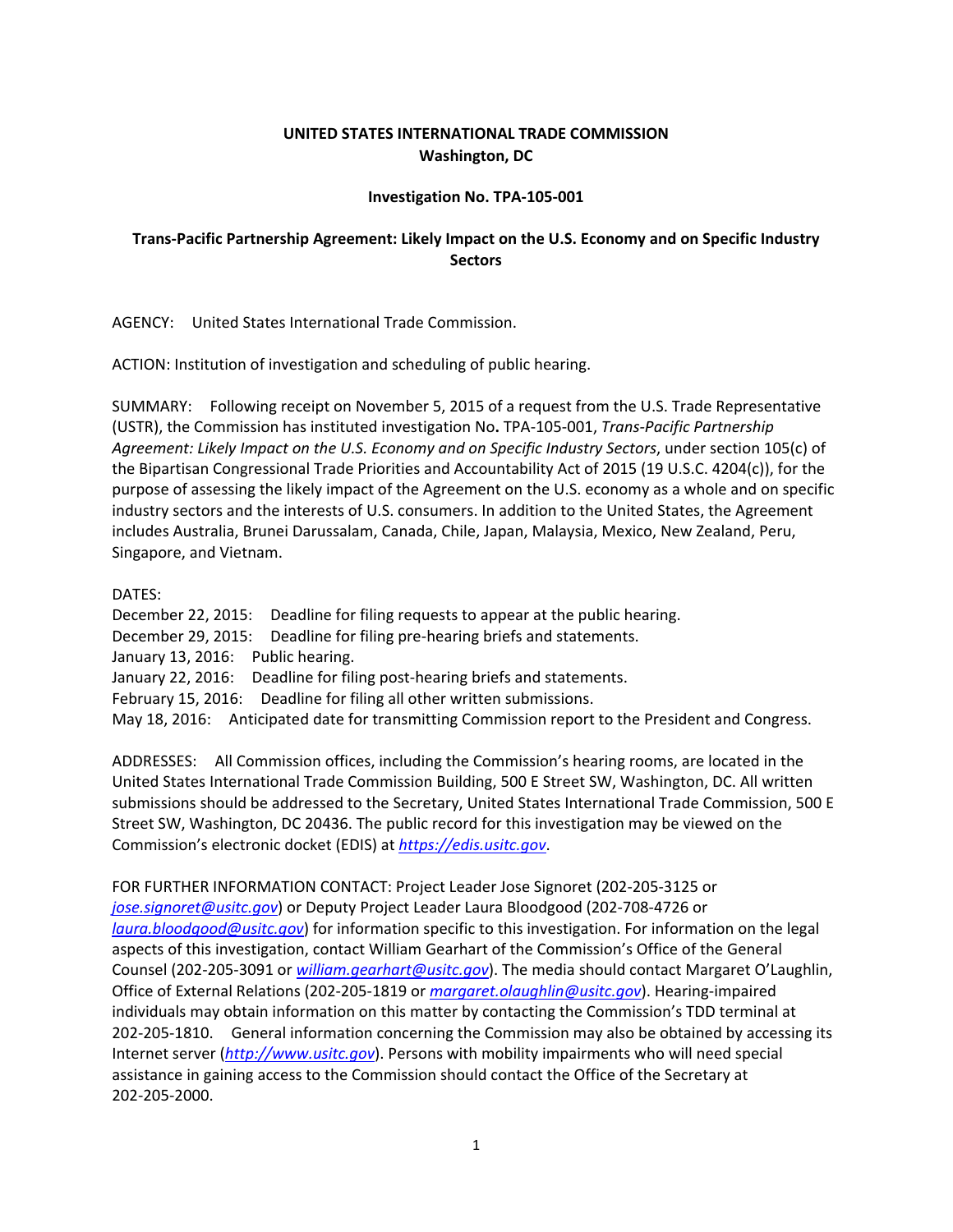**BACKGROUND:** On November 5, 2015, the Commission received a letter from the USTR stating that the President notified Congress, also on November 5, 2015, of his intent to enter into the Trans‐Pacific Partnership Agreement with the countries of Australia, Brunei Darussalam, Canada, Chile, Japan, Malaysia, Mexico, New Zealand, Peru, Singapore, and Vietnam. As requested by the USTR and as required by section 105(c) of the Bipartisan Congressional Trade Priorities and Accountability Act of 2015 (2015 Act), the Commission will submit to the President and Congress a report assessing the likely impact of the Trans‐Pacific Partnership (TPP) Agreement on the U.S. economy as a whole and on specific industry sectors and the interests of U.S. consumers. In assessing the likely impact, the Commission will include the impact the agreement will have on the U.S. gross domestic product; exports and imports; aggregate employment and employment opportunities; and the production, employment, and competitive position of industries likely to be significantly affected by the agreement. In preparing its assessment, the Commission will also review available economic assessments regarding the Agreement, including literature concerning any substantially equivalent proposed agreement. The Commission will provide a description of the analytical methods used and conclusions drawn in such literature, and a discussion of areas of consensus and divergence between the Commission's analyses and conclusions and other economic assessments reviewed.

Section 105(c)(2) of the 2015 Act requires that the Commission submit its report to the President and the Congress not later than 105 days after the President enters into the agreement. The USTR requested that the Commission provide the report as soon as possible. Section  $105(c)(4)$  of the 2015 Act requires the President to make the Commission's assessment under section 105(c)(2) available to the public.

**PUBLIC HEARING:** The Commission will hold a public hearing in connection with this investigation at the U.S. International Trade Commission Building, 500 E Street SW, Washington, DC, beginning at 9:30 a.m. on January 13, 2016, and continuing on additional days, if necessary. Requests to appear at the public hearing should be filed with the Secretary no later than 5:15 p.m., December 22, 2015. All pre‐hearing briefs and statements must be filed not later than 5:15 p.m., December 29, 2015; and all post-hearing briefs and statements, which should focus on matters raised at the hearing, must be filed not later than 5:15 p.m., January 22, 2016. In order to appear at the hearing, all interested parties and other persons appearing must file a pre‐hearing brief or statement that sets forth the information and arguments they intend to present at the hearing. An extension of time for filing requests to appear, pre‐hearing and post‐hearing statements, and all other written submissions will not be granted unless the Chairman determines that the condition for granting an extension of time in section 201.14(b)(2) of the *Commission Rules of Practice and Procedure* (19 C.F.R. 201.14(b)(2)) is met. All requests to appear and all pre‐hearing and post‐hearing briefs and statements should otherwise be filed in accordance with the requirements in the "Written Submissions" section below. In the event that, as of the close of business on December 22, 2015, no witnesses are scheduled to appear at the hearing, the hearing will be canceled. Any person interested in attending the hearing as an observer or nonparticipant should contact the Office of the Secretary at 202‐205‐2000 after December 22, 2015, for information concerning whether the hearing will be held.

**WRITTEN SUBMISSIONS:** In lieu of or in addition to participating in the hearing, interested parties are invited to file written submissions concerning this investigation. All written submissions should be addressed to the Secretary. Except in the case of requests to appear at the hearing and pre‐hearing and post-hearing briefs and statements, all written submissions should be received not later than 5:15 p.m., February 15, 2016. All written submissions must conform with the provisions of section 201.8 of the *Commission Rules of Practice and Procedure* (19 C.F.R. 201.8). Section 201.8 and the Commission's Handbook on Filing Procedures requires that interested parties file documents electronically on or before the filing deadline and submit eight (8) true paper copies by 12:00 p.m. eastern time on the next